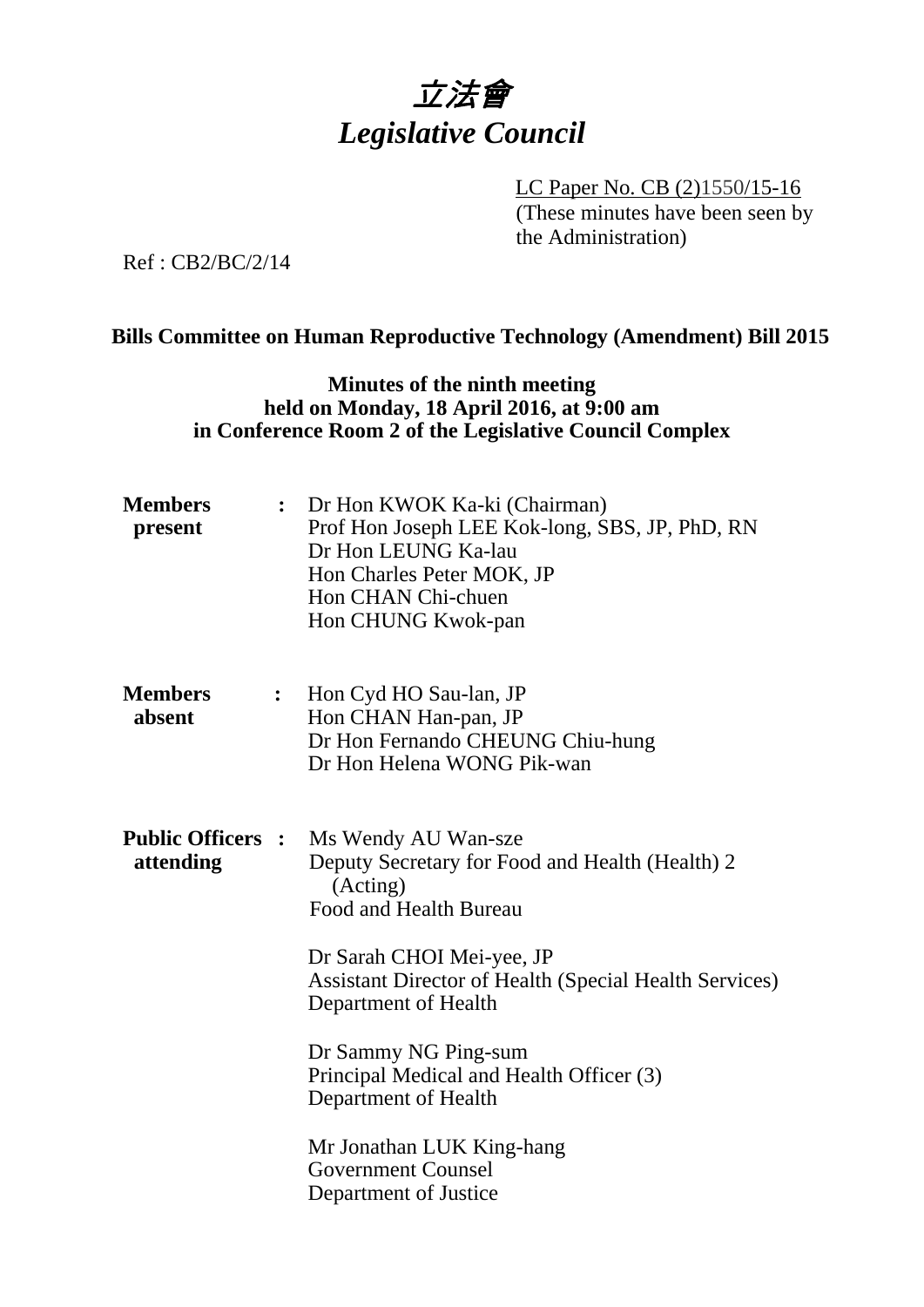| <b>Clerk</b> in<br><b>attendance</b> |              | Ms Maisie LAM<br>Chief Council Secretary (2) 5    |
|--------------------------------------|--------------|---------------------------------------------------|
| <b>Staff</b> in<br><i>attendance</i> | $\mathbf{r}$ | Mr Kelvin LEE<br>Senior Assistant Legal Adviser 3 |
|                                      |              | Ms Priscilla LAU<br>Council Secretary (2) 5       |
|                                      |              | Ms Louisa YU<br>Legislative Assistant (2) 5       |

#### Action

#### **I. Meeting with the Administration**

[LC Paper Nos. CB(2)1188/14-15(06), CB(2)2153/14-15(01), CB(2)90/15-16(01), CB(2)521/15-16(01) to (02), CB(2)1057/15-16(01) and CB(3)493/14-15]

The Bills Committee deliberated (index of proceedings attached at **Annex**).

2. The Chairman concluded that the sole remaining issue of concern of the Bills Committee was whether there was any alternative to the expression "private correspondence" contained in the proposed new section 15A(3)(c) of the Human Reproductive Technology Ordinance (Cap. 561), to more precisely reflect the Administration's legislative intent that for posts with the presence of sex selection services advertisement posted on a social network, where the sharing setting of the user account concerned was set to "Public", the persons charged with the proposed offence could rely on the defence provided for under the proposed new section  $15A(3)(c)$ , except that the correspondence was being published or distributed in the course of a business of promoting sex selection services (whether or not carried on by the person charged with the proposed offence). Given that the Administration had maintained its position that the current drafting of the proposed new section  $15A(3)(c)$  could achieve a proper balance between protecting the freedom of communication of members of the public and holding those persons involved in the business of promoting sex selection services liable, members who held different views with the Administration might move a Committee stage amendment ("CSA") to the Bill. Members noted that Mr CHAN Chi-chuen might move a CSA in this regard.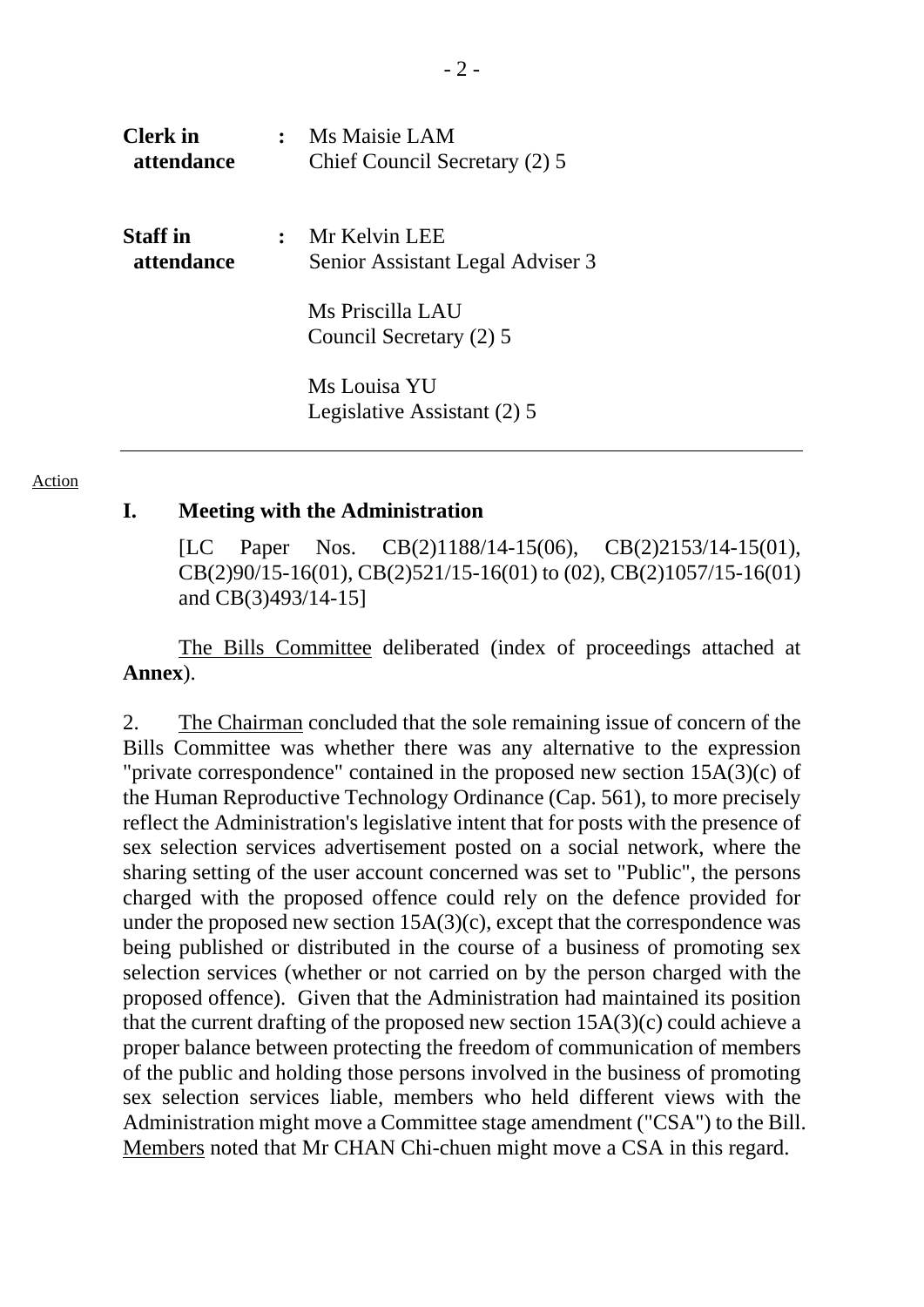3. Members agreed that the Bills Committee would report its deliberations to the House Committee at its meeting on 6 May 2016. The Bills Committee noted the Administration's intention to resume the Second Reading debate on the Bill at the Council meeting of 25 May 2016 and no members raised objection. Members noted that the deadline for giving notice of moving CSAs to the Bill, if any, was 16 May 2016.

### **II. Any other business**

4. There being no other business, the meeting ended at 9:50 am.

Council Business Division 2 Legislative Council Secretariat 23 May 2016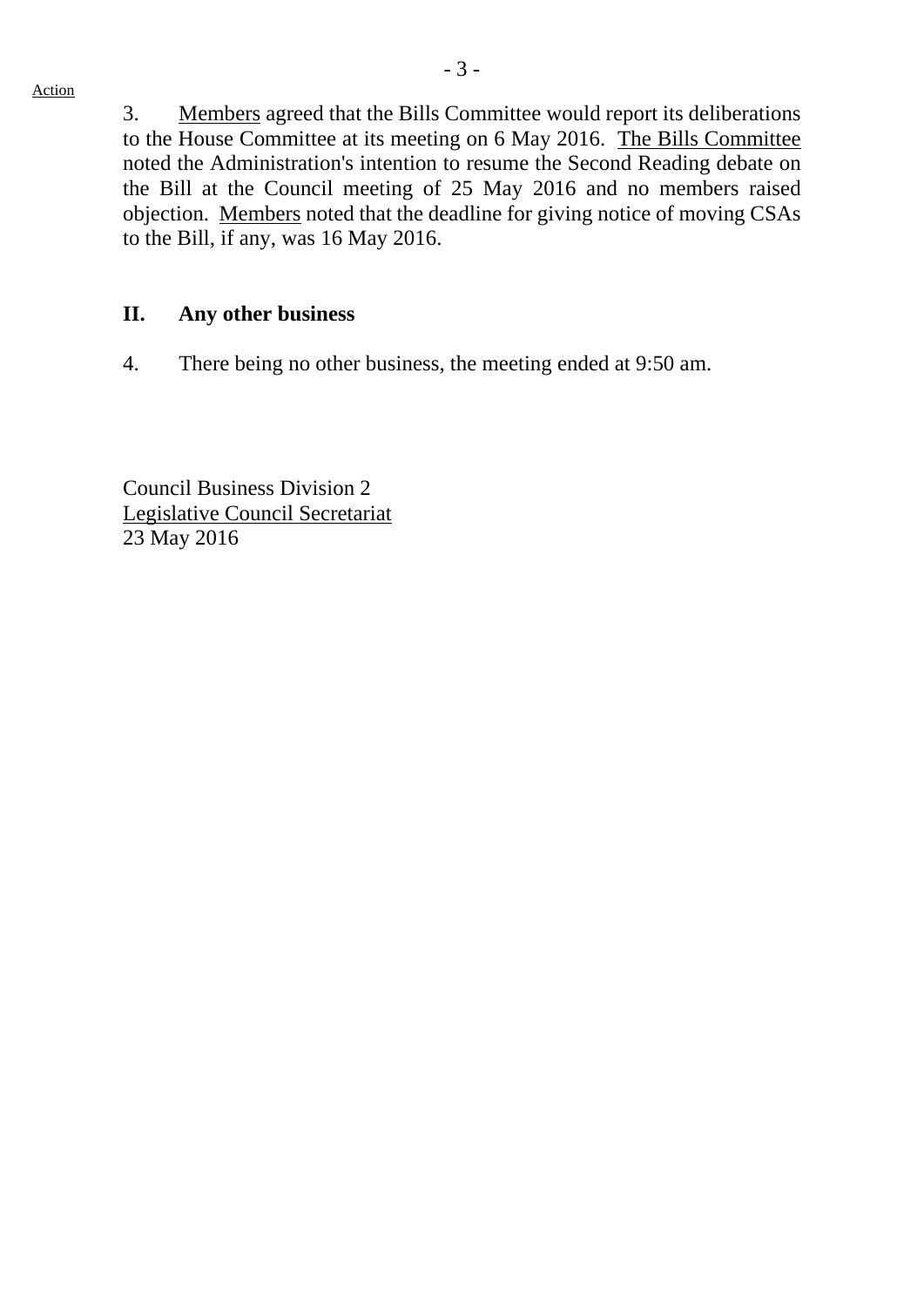## **Proceedings of the ninth meeting of the Bills Committee on Human Reproductive Technology (Amendment) Bill 2015 held on Monday, 18 April 2016, at 9:00 am in Conference Room 2 of the Legislative Council Complex**

| <b>Time</b><br>marker                          | <b>Speaker</b>                         | Subject(s)/Discussion                                                                                                                                                                                                                                                                                                                                                                                                                                                                                                                                                                                                                                                                                                                                                                                         | <b>Action</b><br>required |  |
|------------------------------------------------|----------------------------------------|---------------------------------------------------------------------------------------------------------------------------------------------------------------------------------------------------------------------------------------------------------------------------------------------------------------------------------------------------------------------------------------------------------------------------------------------------------------------------------------------------------------------------------------------------------------------------------------------------------------------------------------------------------------------------------------------------------------------------------------------------------------------------------------------------------------|---------------------------|--|
| Agenda item I: Meeting with the Administration |                                        |                                                                                                                                                                                                                                                                                                                                                                                                                                                                                                                                                                                                                                                                                                                                                                                                               |                           |  |
| $000858 -$<br>001041                           | Chairman                               | Opening remarks                                                                                                                                                                                                                                                                                                                                                                                                                                                                                                                                                                                                                                                                                                                                                                                               |                           |  |
| $001042 -$<br>001131                           | Chairman<br>Admin                      | On the concern raised by members at the last meeting as to<br>whether posts on those social media platforms where the sharing<br>setting of the user account concerned was set to "Public" would<br>be regarded as "private correspondence" under the proposed<br>new section 15A(3)(c) of the Human Reproductive Technology<br>Ordinance (Cap. 561) ("HRTO"), the Administration's advice<br>that the current drafting of the proposed new section $15A(3)(c)$ ,<br>including the use of the expression "private correspondence",<br>had already taken into account of the need to protect freedom of<br>communication on the part of members of the public.                                                                                                                                                 |                           |  |
| $001132 -$<br>001239                           | Chairman<br>SALA3                      | The Legal Adviser to the Bills Committee's advice that<br>"private" could refer to things that belong to a person and its<br>meaning was similar to "personal". However, the ordinary<br>dictionary meaning of both the Chinese and English text of<br>"personal" was narrower than that of "private".                                                                                                                                                                                                                                                                                                                                                                                                                                                                                                        |                           |  |
| $001240 -$<br>001420                           | Chairman<br>Mr CHAN Chi-chuen          | Mr CHAN Chi-chuen's remarks that during the past discussion<br>of the Bills Committee, the Administration had agreed to move<br>various Committee stage amendments ("CSAs") to the Bill to<br>address the concerns raised by members. The sole remaining<br>issue of concern was whether there was any alternative to the<br>expression "private correspondence" contained in the proposed<br>new section $15A(3)(c)$ of HRTO to more precisely reflect the<br>legislative intent.                                                                                                                                                                                                                                                                                                                            |                           |  |
| $001421 -$<br>001524                           | Chairman                               | Suspension of meeting                                                                                                                                                                                                                                                                                                                                                                                                                                                                                                                                                                                                                                                                                                                                                                                         |                           |  |
| $001525 -$<br>002549                           | Chairman<br>Mr CHAN Chi-chuen<br>Admin | Mr CHAN Chi-chuen's call for the Administration to consider<br>refining the drafting of the proposed new section $15A(3)(c)$ , as<br>the Bill would set a precedent for regulation of Internet<br>activities. In his view, reference could be made to the Copyright<br>(Amendment) Bill 2014 whereby the proposed new section<br>$28A(5)$ and $28A(6)$ provided that a person did not communicate<br>a work to the public if the person did not determine the content<br>of the communication. A person did not determine the content<br>of a communication only because the person took one or more<br>steps for the purpose of (a) gaining access to what was made<br>available by someone else in the communication; or (b) receiving<br>the electronic transmission of which the communication consisted. |                           |  |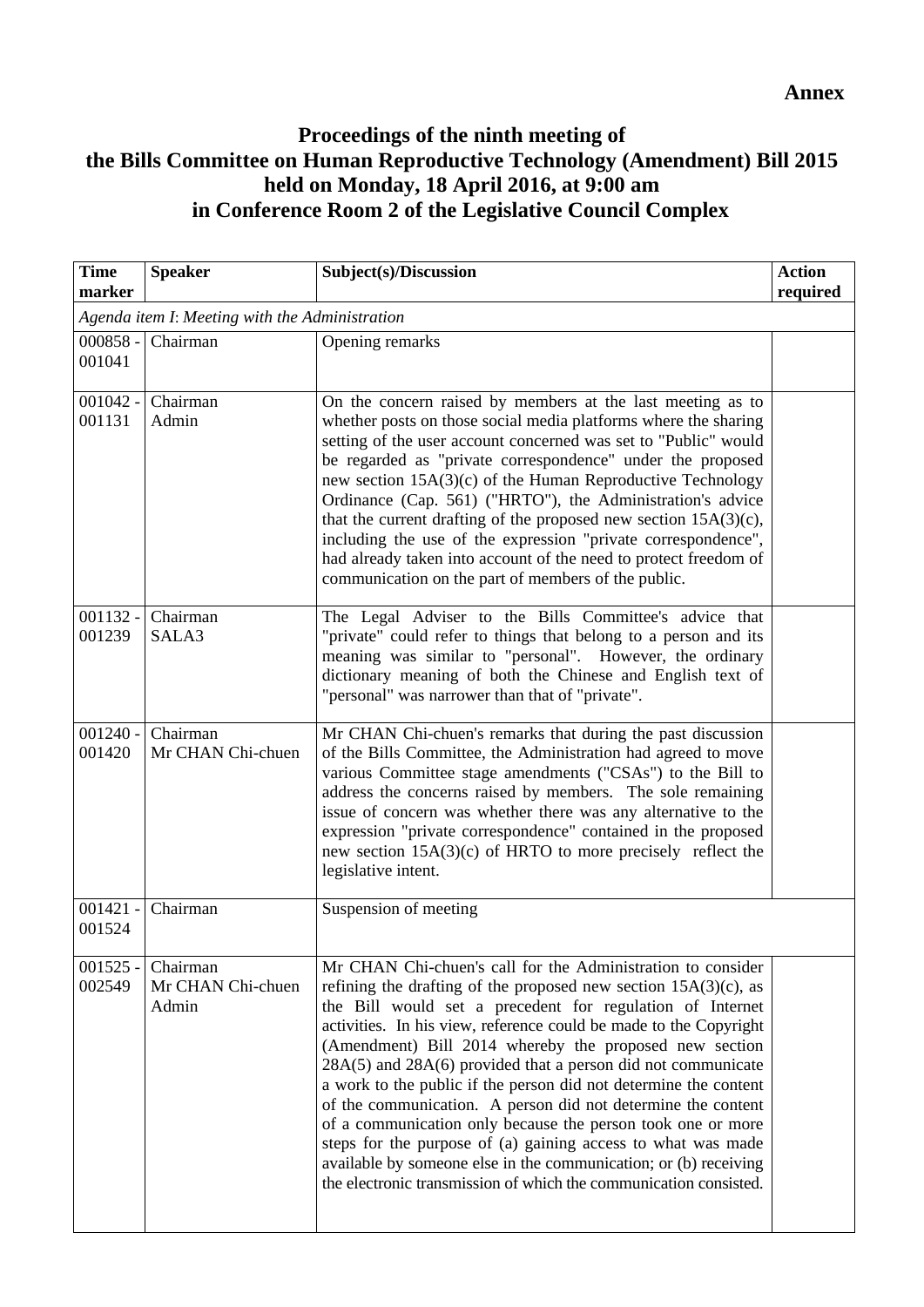| <b>Time</b><br>marker | <b>Speaker</b>                                  | Subject(s)/Discussion                                                                                                                                                                                                                                                                                                                                                                                                                                                                                                                                                                                                                                                                                                                                              | <b>Action</b><br>required |
|-----------------------|-------------------------------------------------|--------------------------------------------------------------------------------------------------------------------------------------------------------------------------------------------------------------------------------------------------------------------------------------------------------------------------------------------------------------------------------------------------------------------------------------------------------------------------------------------------------------------------------------------------------------------------------------------------------------------------------------------------------------------------------------------------------------------------------------------------------------------|---------------------------|
|                       |                                                 | The Administration's response that the scope of the proposed<br>offence was confined specifically to advertisements promoting<br>sex selection services using reproductive technology procedures<br>as set out under the proposed new section 15A(1) of HRTO.<br>The proposed new section $15A(3)(c)$ had provided a defence<br>for, among others, those private correspondence (including<br>correspondence in electronic form as stipulated in the proposed<br>new section $15A(9)$ ) which was not published or distributed in<br>the course of a business of promoting sex selection services<br>(whether or not carried out by the person charged with the<br>proposed offence), thus there was no need to refine the drafting<br>of the relevant provisions. |                           |
| $002550 -$<br>003721  | Chairman<br>Mr CHAN Chi-chuen<br>Admin<br>SALA3 | Mr CHAN Chi-chuen's reiteration of his concern about whether<br>hyperlinks and posts posted on a social media platform (e.g.<br>Facebook, Twitter and Weibo), where the sharing setting of the<br>user account concerned was set to "Public", would be regarded<br>as private correspondence under the proposed new section<br>$15A(3)(c)$ ; and his suggestion of deleting the word "private" in<br>the above provision.<br>The Chairman's expression of similar concern; and his enquiry<br>about the meaning of "advertisement" under HRTO.<br>The Administration's advice that:<br>"advertisement", as defined under section $2(1)$ of HRTO,<br>(a)<br>included any form of advertising whether to the public                                                  |                           |
|                       |                                                 | generally, to any section of the public or individually to<br>selected persons; and<br>if the word "private" was deleted from the proposed new<br>(b)<br>section $15A(3)(c)$ , the coverage of the defence concerned<br>would be too wide and hence, would render the proposed<br>prohibition of publishing or distributing, or causing the<br>publication or distribution of, sex selection services<br>advertisements futile.<br>The Legal Adviser to the Bills Committee's remarks that given<br>that section $2(1)$ of HRTO had only set out the form of advising,<br>what constituted an advertisement would rely on the dictionary<br>meaning of "advertisement".                                                                                            |                           |
| 003722 -<br>004124    | Chairman<br>Mr Charles MOK<br>Admin             | Mr Charles MOK's concern about (a) whether the expression<br>"private correspondence" in the proposed new section $15A(3)(c)$<br>would provide a loophole for those mass promotional mails or<br>emails deliberately marked as private mails or emails addressed<br>to a particular individual; and (b) whether a person who was<br>interested in issues relating to sex selection services through<br>reproductive technology procedures frequently shared, not for<br>gain, such information with his/her friends through emails or<br>social media platforms would contravene the proposed offence.<br>The Administration's advice that:                                                                                                                        |                           |